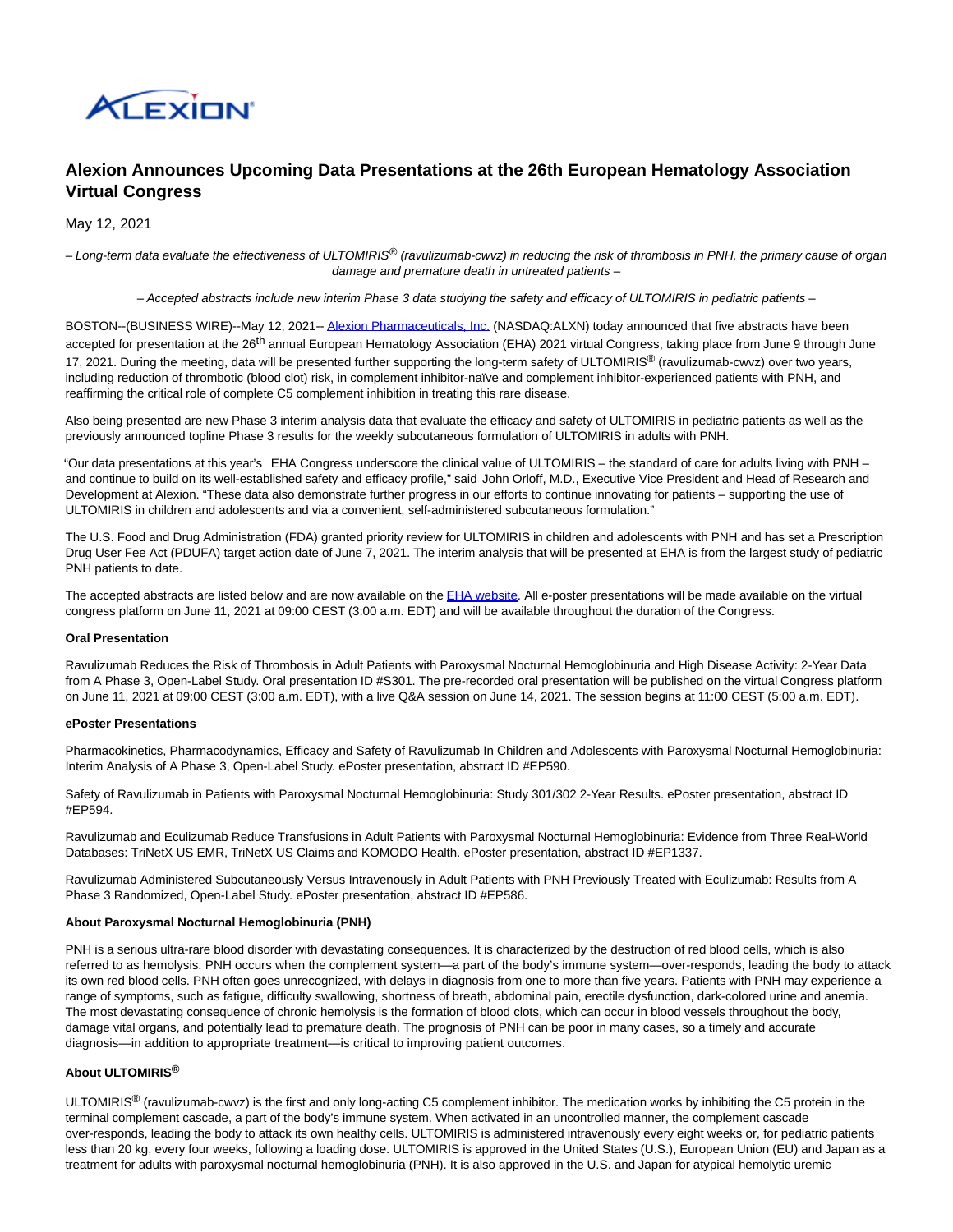syndrome (aHUS) to inhibit complement-mediated thrombotic microangiopathy (TMA) in adult and pediatric (one month of age and older) patients, as well as in the EU for the treatment of adults and children with a body weight of at least 10 kg with aHUS. To learn more about the regulatory status of ULTOMIRIS in the countries that we serve, please visi[t www.alexion.com.](https://cts.businesswire.com/ct/CT?id=smartlink&url=http%3A%2F%2Fwww.alexion.com&esheet=52427510&newsitemid=20210512005957&lan=en-US&anchor=www.alexion.com&index=3&md5=43318255622fad0430eefa710a56af19)

# **About SOLIRIS®**

SOLIRIS<sup>®</sup> (eculizumab) is a first-in-class C5 complement inhibitor. The medication works by inhibiting the C5 protein in the terminal complement cascade, a part of the body's immune system. When activated in an uncontrolled manner, the terminal complement cascade over-responds, leading the body to attack its own healthy cells. SOLIRIS is administered intravenously every two weeks, following an introductory dosing period. In many countries around the world, SOLIRIS is approved to treat paroxysmal nocturnal hemoglobinuria (PNH), atypical hemolytic uremic syndrome (aHUS), adults with generalized myasthenia gravis (gMG) who are acetylcholine receptor (AchR) antibody positive and/or adults with neuromyelitis optica spectrum disorder (NMOSD) who are anti-aquaporin-4 (AQP4) antibody positive. SOLIRIS is not indicated for the treatment of patients with Shiga-toxin E. coli-related hemolytic uremic syndrome (STEC-HUS). To learn more about the regulatory status of SOLIRIS in the countries that we serve, please visi[t www.alexion.com.](https://cts.businesswire.com/ct/CT?id=smartlink&url=http%3A%2F%2Fwww.alexion.com&esheet=52427510&newsitemid=20210512005957&lan=en-US&anchor=www.alexion.com&index=4&md5=5eeddedf739384e06946aa9611f985ae)

# **INDICATIONS & IMPORTANT SAFETY INFORMATION for ULTOMIRIS® (ravulizumab-cwvz)**

# **INDICATIONS**

# **What is ULTOMIRIS?**

ULTOMIRIS is a prescription medicine used to treat:

- adults with a disease called Paroxysmal Nocturnal Hemoglobinuria (PNH).
- adults and children 1 month of age and older with a disease called atypical Hemolytic Uremic Syndrome (aHUS). ULTOMIRIS is not used in treating people with Shiga toxin E. coli related hemolytic uremic syndrome (STEC-HUS).

It is not known if ULTOMIRIS is safe and effective in children with PNH.

It is not known if ULTOMIRIS is safe and effective in children younger than 1 month of age.

# **IMPORTANT SAFETY INFORMATION**

# **What is the most important information I should know about ULTOMIRIS?**

# **ULTOMIRIS is a medicine that affects your immune system and can lower the ability of your immune system to fight infections.**

- ULTOMIRIS increases your chance of getting serious and life-threatening meningococcal infections that may quickly become life-threatening and cause death if not recognized and treated early.
- 1. You must receive meningococcal vaccines at least 2 weeks before your first dose of ULTOMIRIS if you are not vaccinated.
- 2. If your doctor decided that urgent treatment with ULTOMIRIS is needed, you should receive meningococcal vaccination as soon as possible.
- If you have not been vaccinated and ULTOMIRIS therapy must be initiated immediately, you should also receive 2 weeks 3. of antibiotics with your vaccinations.
- 4. If you had a meningococcal vaccine in the past, you might need additional vaccination. Your doctor will decide if you need additional vaccination.
- 5. Meningococcal vaccines reduce but do not prevent all meningococcal infections. Call your doctor or get emergency medical care right away if you get any of these signs and symptoms of a meningococcal infection: headache with nausea or vomiting, headache and fever, headache with a stiff neck or stiff back, fever, fever and a rash, confusion, muscle aches with flu-like symptoms and eyes sensitive to light.

Your doctor will give you a Patient Safety Card about the risk of meningococcal infection. Carry it with you at all times during treatment and for 8 months after your last ULTOMIRIS dose. It is important to show this card to any doctor or nurse to help them diagnose and treat you quickly.

**ULTOMIRIS is only available through a program called the ULTOMIRIS REMS.** Before you can receive ULTOMIRIS, your doctor must: enroll in the ULTOMIRIS REMS program; counsel you about the risk of meningococcal infection; give you information and a **Patient Safety Card** about the symptoms and your risk of meningococcal infection (as discussed above); and make sure that you are vaccinated with a meningococcal vaccine, and if needed, get revaccinated with the meningococcal vaccine. Ask your doctor if you are not sure if you need to be revaccinated.

**ULTOMIRIS may also increase the risk of other types of serious infections.** Make sure your child receives vaccinations against Streptococcus pneumoniae and Haemophilis influenzae type b (Hib) if treated with ULTOMIRIS. Call your doctor right away if you have any new signs or symptoms of infection.

# **Who should not receive ULTOMIRIS?**

**Do not** receive ULTOMIRIS if you have a meningococcal infection or have not been vaccinated against meningococcal infection unless your doctor decides that urgent treatment with ULTOMIRIS is needed.

**Before you receive ULTOMIRIS, tell your doctor about all of your medical conditions, including if you:** have an infection or fever, are pregnant or plan to become pregnant, and are breastfeeding or plan to breastfeed. It is not known if ULTOMIRIS will harm your unborn baby or if it passes into your breast milk. You should not breastfeed during treatment and for 8 months after your final dose of ULTOMIRIS.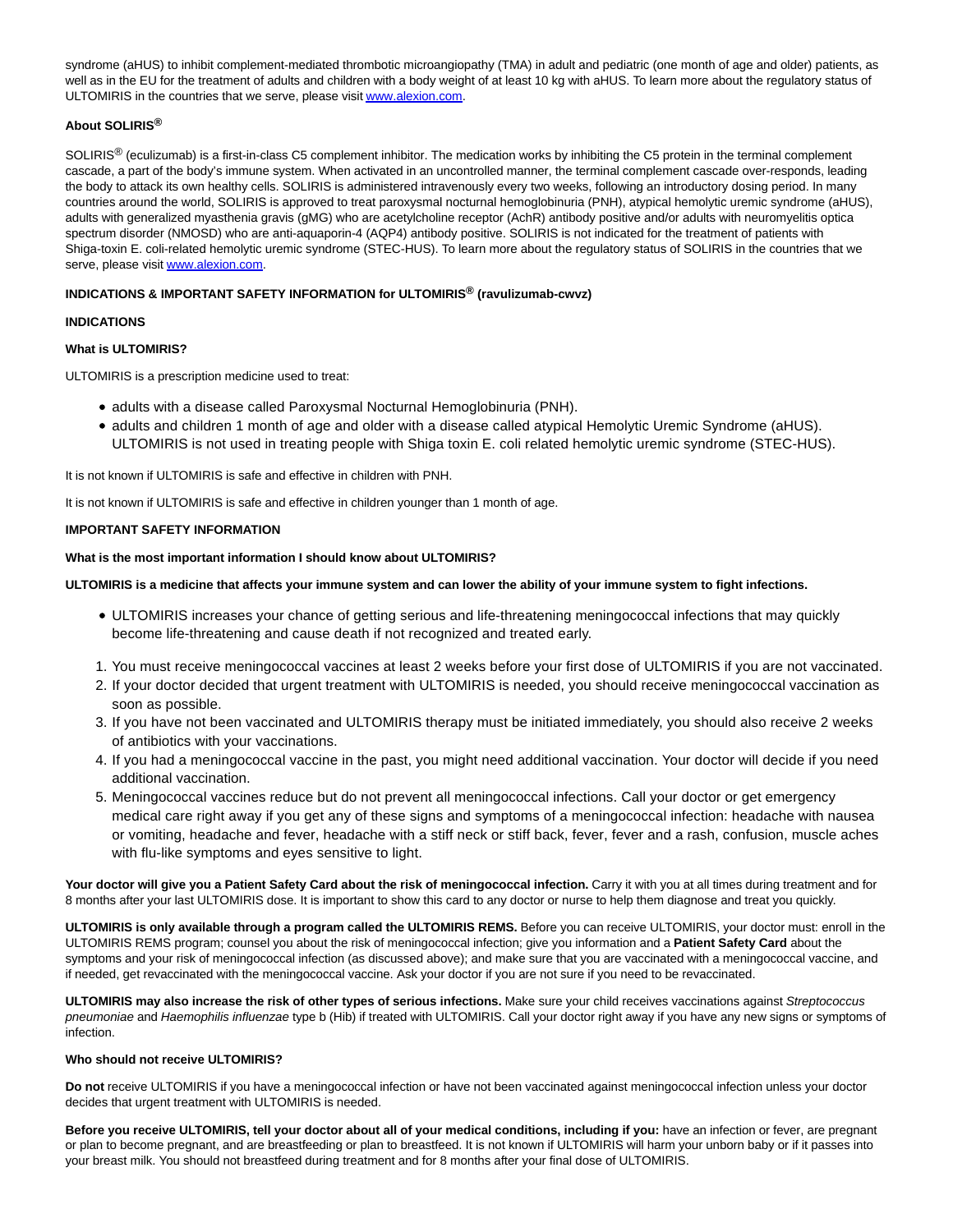**Tell your doctor about all the vaccines you receive and medicines you take,** including prescription and over-the-counter medicines, vitamins, and herbal supplements which could affect your treatment.

**If you have PNH and you stop receiving ULTOMIRIS, your doctor will need to monitor you closely for at least 16 weeks after you stop ULTOMIRIS. Stopping ULTOMIRIS may cause breakdown of your red blood cells due to PNH. Symptoms or problems that can happen due to red blood cell breakdown include:** drop in your red blood cell count**,** tiredness**,** blood in your urine**,** stomach-area (abdomen) pain**,** shortness of breath**,** blood clots**,** trouble swallowing, and erectile dysfunction (ED) in males.

**If you have aHUS, your doctor will need to monitor you closely for at least 12 months after stopping treatment for signs of worsening aHUS or problems related to a type of abnormal clotting and breakdown of your red blood cells called thrombotic microangiopathy (TMA). Symptoms or problems that can happen with TMA may include:** confusion or loss of consciousness, seizures, chest pain (angina), difficulty breathing and blood clots or stroke.

# **What are the possible side effects of ULTOMIRIS?**

**ULTOMIRIS can cause serious side effects including infusion-related reactions.** Symptoms of an infusion-related reaction with ULTOMIRIS may include lower back pain, pain with the infusion, feeling faint or discomfort in your arms or legs. Tell your doctor or nurse right away if you develop these symptoms, or any other symptoms during your ULTOMIRIS infusion that may mean you are having a serious infusion reaction, including: chest pain, trouble breathing or shortness of breath, swelling of your face, tongue, or throat, and feel faint or pass out.

#### **The most common side effects of ULTOMIRIS in people treated for PNH are upper respiratory infection and headache.**

## **The most common side effects of ULTOMIRIS in people with aHUS are upper respiratory infection, diarrhea, nausea, vomiting, headache, high blood pressure and fever.**

Tell your doctor about any side effect that bothers you or that does not go away. These are not all the possible side effects of ULTOMIRIS. For more information, ask your doctor or pharmacist. Call your doctor right away if you miss an ULTOMIRIS infusion or for medical advice about side effects. You may report side effects to FDA at 1-800-FDA-1088.

# **Please see the accompanying full [Prescribing Information and Medication Guide f](https://cts.businesswire.com/ct/CT?id=smartlink&url=https%3A%2F%2Falexion.com%2FDocuments%2FUltomiris_USPI.aspx&esheet=52427510&newsitemid=20210512005957&lan=en-US&anchor=Prescribing+Information+and+Medication+Guide&index=5&md5=097fcefc4c3f44224d3848a57fa8b175)or ULTOMIRIS, including Boxed WARNING regarding serious and life-threatening meningococcal infections/sepsis.**

## **INDICATIONS & IMPORTANT SAFETY INFORMATION FOR SOLIRIS® (eculizumab)**

## **INDICATIONS**

## **What is SOLIRIS?**

SOLIRIS is a prescription medicine used to treat:

- patients with a disease called Paroxysmal Nocturnal Hemoglobinuria (PNH) .
- adults and children with a disease called atypical Hemolytic Uremic Syndrome (aHUS). SOLIRIS is not for use in treating people with Shiga toxin E. coli related hemolytic uremic syndrome (STEC-HUS).
- adults with a disease called generalized myasthenia gravis (gMG) who are anti-acetylcholine receptor (AChR) antibody positive.
- adults with a disease called neuromyelitis optica spectrum disorder (NMOSD) who are anti-aquaporin-4 (AQP4) antibody positive.

It is not known if SOLIRIS is safe and effective in children with PNH, gMG, or NMOSD.

# **IMPORTANT SAFETY INFORMATION**

## **What is the most important information I should know about SOLIRIS?**

**SOLIRIS is a medicine that affects your immune system and can lower the ability of your immune system to fight infections.**

- **SOLIRIS increases your chance of getting serious and life-threatening meningococcal infections that may quickly become life-threatening and cause death if not recognized and treated early.**
- 1. You must receive meningococcal vaccines at least 2 weeks before your first dose of SOLIRIS if you are not vaccinated.
- 2. If your doctor decided that urgent treatment with SOLIRIS is needed, you should receive meningococcal vaccination as soon as possible.
- If you have not been vaccinated and SOLIRIS therapy must be initiated immediately, you should also receive two weeks of 3. antibiotics with your vaccinations.
- 4. If you had a meningococcal vaccine in the past, you might need additional vaccination. Your doctor will decide if you need additional vaccination.
- 5. Meningococcal vaccines reduce but do not prevent all meningococcal infections. Call your doctor or get emergency medical care right away if you get any of these signs and symptoms of a meningococcal infection: headache with nausea or vomiting, headache and fever, headache with a stiff neck or stiff back, fever, fever and a rash, confusion, muscle aches with flu-like symptoms, and eyes sensitive to light.

Your doctor will give you a Patient Safety Card about the risk of meningococcal infection. Carry it with you at all times during treatment and for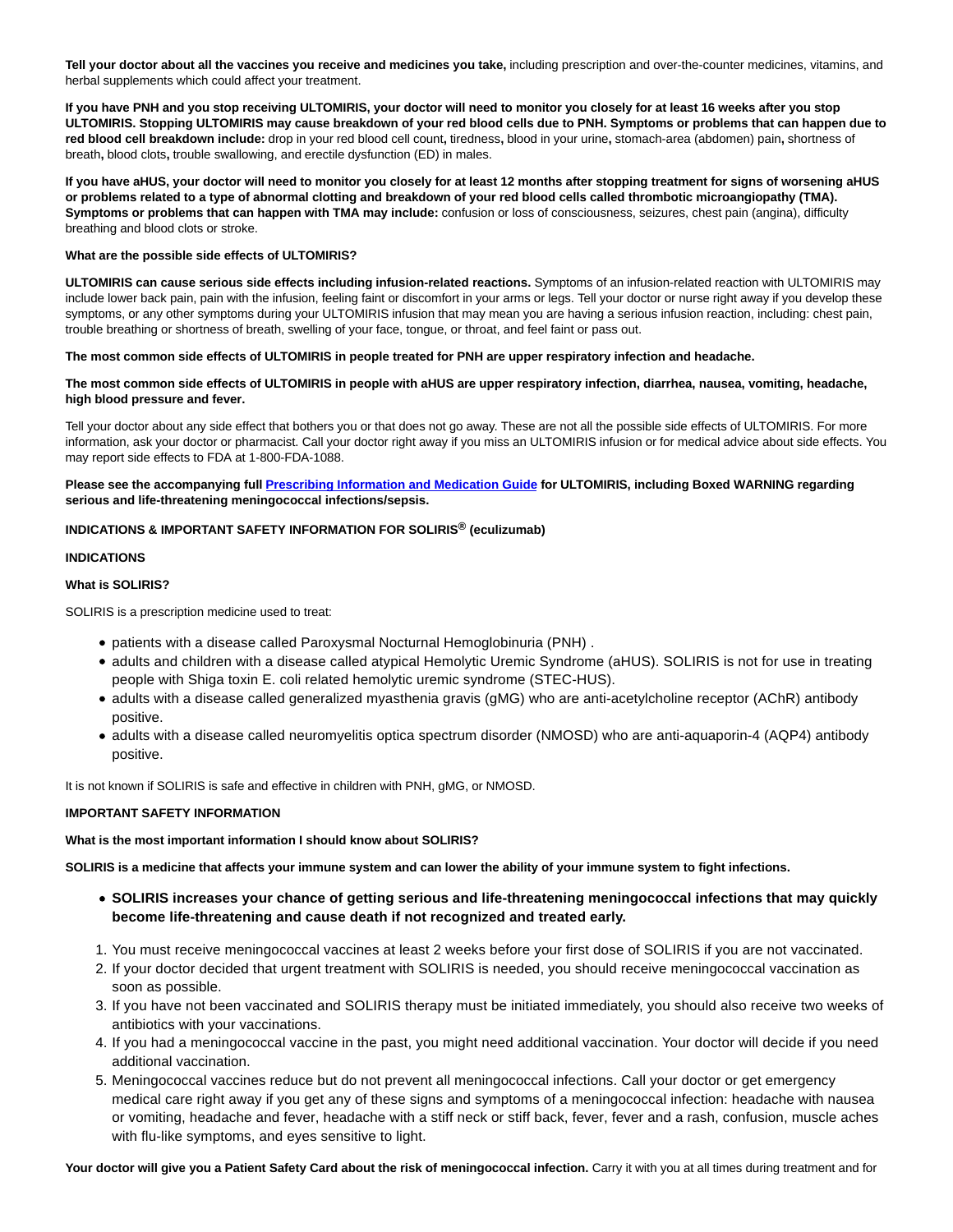3 months after your last SOLIRIS dose. It is important to show this card to any doctor or nurse to help them diagnose and treat you quickly.

**SOLIRIS is only available through a program called the SOLIRIS REMS.** Before you can receive SOLIRIS, your doctor must enroll in the SOLIRIS REMS program; counsel you about the risk of meningococcal infection; give you information and a **Patient Safety Card** about the symptoms and your risk of meningococcal infection (as discussed above); and make sure that you are vaccinated with the meningococcal vaccine and, if needed, get revaccinated with the meningococcal vaccine. Ask your doctor if you are not sure if you need to be revaccinated.

**SOLIRIS may also increase the risk of other types of serious infections.** Make sure your child receives vaccinations against Streptococcus pneumoniae and Haemophilus influenzae type b (Hib) if treated with SOLIRIS. Certain people may be at risk of serious infections with gonorrhea. Certain fungal infections (Aspergillus) may occur if you take SOLIRIS and have a weak immune system or a low white blood cell count.

## **Who should not receive SOLIRIS?**

Do not receive SOLIRIS if you have a meningococcal infection or have not been vaccinated against meningitis infection unless your doctor decides that urgent treatment with SOLIRIS is needed.

**Before you receive SOLIRIS, tell your doctor about all of your medical conditions, including if you:** have an infection or fever, are pregnant or plan to become pregnant, and are breastfeeding or plan to breastfeed. It is not known if SOLIRIS will harm your unborn baby or if it passes into your breast milk.

**Tell your doctor about all the vaccines you receive and medicines you take,** including prescription and over-the-counter medicines, vitamins, and herbal supplements which could affect your treatment. It is important that you have all recommended vaccinations before you start SOLIRIS, receive 2 weeks of antibiotics if you immediately start SOLIRIS, and stay up-to-date with all recommended vaccinations during treatment with SOLIRIS.

**If you have PNH, your doctor will need to monitor you closely for at least 8 weeks after stopping SOLIRIS. Stopping treatment with SOLIRIS may cause breakdown of your red blood cells due to PNH.** Symptoms or problems that can happen due to red blood cell breakdown include: drop in the number of your red blood cell count, drop in your platelet count, confusion, kidney problems, blood clots, difficulty breathing, and chest pain.

**If you have aHUS, your doctor will need to monitor you closely during and for at least 12 weeks after stopping treatment for signs of worsening aHUS symptoms or problems related to abnormal clotting (thrombotic microangiopathy).** Symptoms or problems that can happen with abnormal clotting may include: stroke, confusion, seizure, chest pain (angina), difficulty breathing, kidney problems, swelling in arms or legs, and a drop in your platelet count.

#### **What are the possible side effects of SOLIRIS?**

**SOLIRIS can cause serious side effects including serious infusion-related reactions.** Tell your doctor or nurse right away if you get any of these symptoms during your SOLIRIS infusion: chest pain, trouble breathing or shortness of breath, swelling of your face, tongue, or throat, and feel faint or pass out. If you have an infusion-related reaction to SOLIRIS, your doctor may need to infuse SOLIRIS more slowly, or stop SOLIRIS.

**The most common side effects in people with PNH treated with SOLIRIS include:** headache, pain or swelling of your nose or throat (nasopharyngitis), back pain, and nausea.

**The most common side effects in people with aHUS treated with SOLIRIS include:** headache, diarrhea, high blood pressure (hypertension), common cold (upper respiratory infection), stomach-area (abdominal) pain, vomiting, pain or swelling of your nose or throat (nasopharyngitis), low red blood cell count (anemia), cough, swelling of legs or feet (peripheral edema), nausea, urinary tract infections, and fever.

**The most common side effects in people with gMG treated with SOLIRIS include:** muscle and joint (musculoskeletal) pain.

**The most common side effects in people with NMOSD treated with SOLIRIS include:** common cold (upper respiratory infection), pain or swelling of your nose or throat (nasopharyngitis), diarrhea, back pain, dizziness, flu like symptoms (influenza) including fever, headache, tiredness, cough, sore throat, and body aches, joint pain (arthralgia), throat irritation (pharyngitis), and bruising (contusion).

Tell your doctor about any side effect that bothers you or that does not go away. These are not all the possible side effects of SOLIRIS. For more information, ask your doctor or pharmacist. Call your doctor for medical advice about side effects. You are encouraged to report negative side effects of prescription drugs to the FDA. Visit MedWatch, or call 1-800-FDA-1088.

**Please see the accompanying [full Prescribing Information and Medication Guide f](https://cts.businesswire.com/ct/CT?id=smartlink&url=https%3A%2F%2Falexion.com%2Fdocuments%2Fsoliris_uspi&esheet=52427510&newsitemid=20210512005957&lan=en-US&anchor=full+Prescribing+Information+and+Medication+Guide&index=6&md5=b6d19f80789fa13a9e5b9c40a88abb0c)or SOLIRIS, including Boxed WARNING regarding serious and life-threatening meningococcal infections.**

#### **About Alexion**

Alexion is a global biopharmaceutical company focused on serving patients and families affected by rare diseases and devastating conditions through the discovery, development and commercialization of life-changing medicines. As a leader in rare diseases for more than 25 years, Alexion has developed and commercializes two approved complement inhibitors to treat patients with paroxysmal nocturnal hemoglobinuria (PNH) and atypical hemolytic uremic syndrome (aHUS), as well as the first and only approved complement inhibitor to treat anti-acetylcholine receptor (AchR) antibodypositive generalized myasthenia gravis (gMG) and neuromyelitis optica spectrum disorder (NMOSD). Alexion also has two highly innovative enzyme replacement therapies for patients with life-threatening and ultra-rare metabolic disorders, hypophosphatasia (HPP) and lysosomal acid lipase deficiency (LAL-D) as well as the first and only approved Factor Xa inhibitor reversal agent. In addition, the company is developing several mid-tolate-stage therapies, including a copper-binding agent for Wilson disease, an anti-neonatal Fc receptor (FcRn) antibody for rare Immunoglobulin G (IgG)-mediated diseases and an oral Factor D inhibitor as well as several early-stage therapies, including one for light chain (AL) amyloidosis, a second oral Factor D inhibitor and a third complement inhibitor. Alexion focuses its research efforts on novel molecules and targets in the complement cascade and its development efforts on hematology, nephrology, neurology, metabolic disorders, cardiology, ophthalmology and acute care. Headquartered in Boston, Massachusetts, Alexion has offices around the globe and serves patients in more than 50 countries. This press release and further information about Alexion can be found at: [www.alexion.com.](https://cts.businesswire.com/ct/CT?id=smartlink&url=http%3A%2F%2Fwww.alexion.com&esheet=52427510&newsitemid=20210512005957&lan=en-US&anchor=www.alexion.com&index=7&md5=58115458121c1c5d4c1d6584b9331306)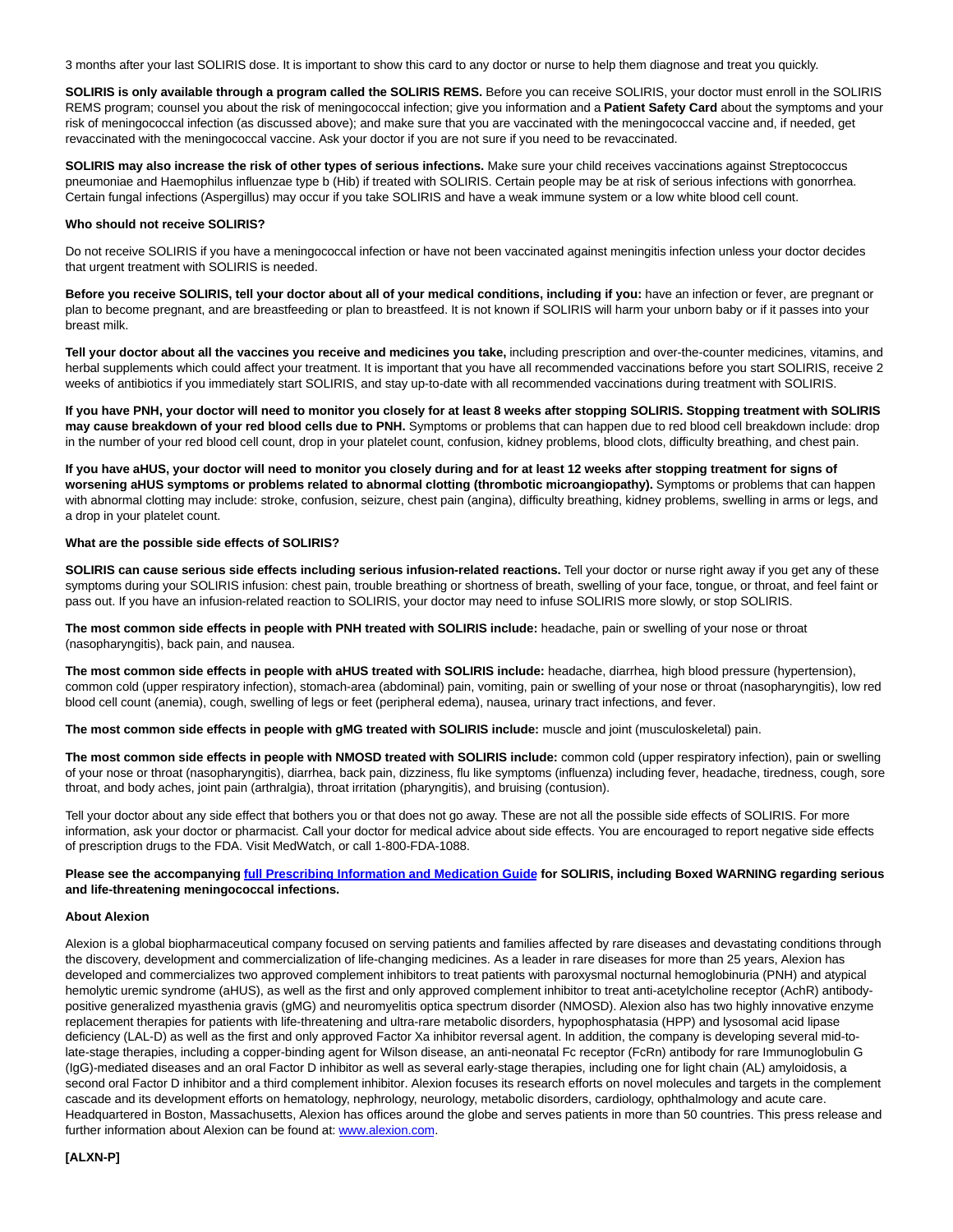#### **Forward-Looking Statement**

This press release contains forward-looking statements that involve risks and uncertainties relating to future events and the future performance of Alexion and its products, including statements related to: the anticipated benefits of the ULTOMIRIS and SOLIRIS; the robust clinical value of ULTOMIRIS; the Company continues to build on ULTOMIRIS' well established safety and efficacy profile; the Company continues to progress efforts to innovate for patients; the Company's commitment to advancing the understanding of PNH (and other indications) with ongoing studies and emerging clinical data; and the anticipated timing of the review and decision of regulatory agencies with respect to the potential approval of certain of our product candidates. Forward-looking statements are subject to factors that may cause Alexion's results and plans to differ materially from those expected by these forward looking statements, including for example: ULTOMIRIS and SOLIRIS may not generate the expected benefits to patients or the healthcare system that are anticipated; anticipated regulatory approvals may be delayed or refused; results of clinical trials may not be sufficient to satisfy regulatory authorities to approve ULTOMIRIS or SOLIRIS as a treatment for PNH and/or aHUS or other indication (or they may request additional trials or additional information); results in clinical trials may not be indicative of results from later stage or larger clinical trials (or in broader patient populations once the product is approved for use by regulatory agencies); the possibility that results of clinical trials are not predictive of safety and efficacy and potency of our products (or we fail to adequately operate or manage our clinical trials) which could cause us to discontinue sales of the product (or halt trials, delay or prevent us from making regulatory approval filings or result in denial of approval of our product candidates); the severity of the impact of the COVID-19 pandemic on Alexion's business, including on commercial and clinical trial and clinical development programs; unexpected delays in clinical trials; unexpected concerns regarding products and product candidates that may arise from additional data or analysis obtained during clinical trials or obtained once used by patients following product approval; future product improvements may not be realized due to expense or feasibility or other factors; delays (expected or unexpected) in the time it takes regulatory agencies to review and make determinations on applications for the marketing approval of our products; inability to timely submit (or failure to submit) future applications for regulatory approval for our products and product candidates; inability to timely initiate (or failure to initiate) and complete future clinical trials due to safety issues, IRB decisions, CMC-related issues, expense or unfavorable results from earlier trials (among other reasons); our dependence on sales from our complement inhibitors; future competition from biosimilars and novel products; decisions of regulatory authorities regarding the adequacy of our research, marketing approval or material limitations on the marketing of our products; delays or the inability to launch product candidates due to regulatory restrictions, anticipated expense or other matters; interruptions or failures in the manufacture and supply of our products and our product candidates; failure to satisfactorily address matters raised by regulatory agencies regarding products and product candidates; uncertainty of long-term success in developing, licensing or acquiring other product candidates or additional indications for existing products; the possibility that current rates of adoption of our products are not sustained; the adequacy of our pharmacovigilance and drug safety reporting processes; failure to protect and enforce our data, intellectual property and proprietary rights and the risks and uncertainties relating to intellectual property claims, lawsuits and challenges against us (including intellectual property lawsuits relating to ULTOMIRIS brought by third parties); the risk that third party payors (including governmental agencies) will not reimburse or continue to reimburse for the use of our products at acceptable rates or at all; failure to realize the benefits and potential of investments, collaborations, licenses and acquisitions; the possibility that expected tax benefits will not be realized; potential declines in sovereign credit ratings or sovereign defaults in countries where we sell our products; delay of collection or reduction in reimbursement due to adverse economic conditions or changes in government and private insurer regulations and approaches to reimbursement; adverse impacts on our supply chain, clinical trials, manufacturing operations, financial results, liquidity, hospitals, pharmacies and health care systems from natural disasters and global pandemics, including the coronavirus; uncertainties surrounding legal proceedings, company investigations and government investigations; the risk that estimates regarding the number of patients with PNH, aHUS, gMG, NMOSD, HPP and LAL-D and other indications we are pursuing are inaccurate; the risks of changing foreign exchange rates; risks relating to the potential effects of the Company's restructurings; and a variety of other risks set forth from time to time in Alexion's filings with the SEC, including but not limited to the risks discussed in Alexion's Quarterly Report on Form 10-Q for the quarter ended March 31, 2021 and in our other filings with the SEC. Alexion disclaims any obligation to update any of these forwardlooking statements to reflect events or circumstances after the date hereof, except when a duty arises under law.

#### **Forward-Looking Statement Regarding Acquisition of Alexion by AstraZeneca**

This communication contains forward-looking statements within the meaning of Section 27A of the Securities Act of 1933, as amended, and Section 21E of the Securities Exchange Act of 1934, as amended. You can generally identify forward-looking statements by the use of forward-looking terminology such as "anticipate," "believe," "continue," "could," "estimate," "expect," "explore," "evaluate," "intend," "may," "might," "plan," "potential," "predict," "project," "seek," "should," or "will," or the negative thereof or other variations thereon or comparable terminology. These forward-looking statements are only predictions and involve known and unknown risks and uncertainties, many of which are beyond Alexion's and AstraZeneca plc's "AstraZeneca") control. Statements in this communication regarding Alexion, AstraZeneca and the combined company that are forward-looking, including anticipated benefits of the proposed transaction, the impact of the proposed transaction on Alexion's and AstraZeneca's businesses and future financial and operating results, the amount and timing of synergies from the proposed transaction, the terms and scope of the expected financing for the proposed transaction, the aggregate amount of indebtedness of the combined company following the closing of the proposed transaction, are based on management's estimates, assumptions and projections, and are subject to significant uncertainties and other factors, many of which are beyond Alexion's and AstraZeneca's control. These factors include, among other things, market factors, competitive product development and approvals, pricing controls and pressures (including changes in rules and practices of managed care groups and institutional and governmental purchasers), economic conditions such as interest rate and currency exchange rate fluctuations, judicial decisions, claims and concerns that may arise regarding the safety and efficacy of in-line products and product candidates, changes to wholesaler inventory levels, variability in data provided by third parties, changes in, and interpretation of, governmental regulations and legislation affecting domestic or foreign operations, including tax obligations, changes to business or tax planning strategies, difficulties and delays in product development, manufacturing or sales including any potential future recalls, patent positions and the ultimate outcome of any litigation matter. Additional information concerning these risks, uncertainties and assumptions can be found in Alexion's and AstraZeneca's respective filings with the SEC, including the risk factors discussed in Alexion's most recent Annual Report on Form 10-K, as updated by its Quarterly Reports on Form 10-Q, in AstraZeneca's most recent Annual Report on Form 20-F and in each company's future filings with the SEC. Important risk factors could cause actual future results and other future events to differ materially from those currently estimated by management, including, but not limited to, the risks that: a condition to the closing the proposed acquisition may not be satisfied; a regulatory approval that may be required for the proposed acquisition is delayed, is not obtained or is obtained subject to conditions that are not anticipated; AstraZeneca is unable to achieve the synergies and value creation contemplated by the proposed acquisition; AstraZeneca is unable to promptly and effectively integrate Alexion's businesses; management's time and attention is diverted on transaction related issues; disruption from the transaction makes it more difficult to maintain business, contractual and operational relationships; the credit ratings of the combined company declines following the proposed acquisition; legal proceedings are instituted against Alexion, AstraZeneca or the combined company; Alexion, AstraZeneca or the combined company is unable to retain key personnel; and the announcement or the consummation of the proposed acquisition has a negative effect on the market price of the capital stock of Alexion or AstraZeneca or on Alexion's or AstraZeneca's